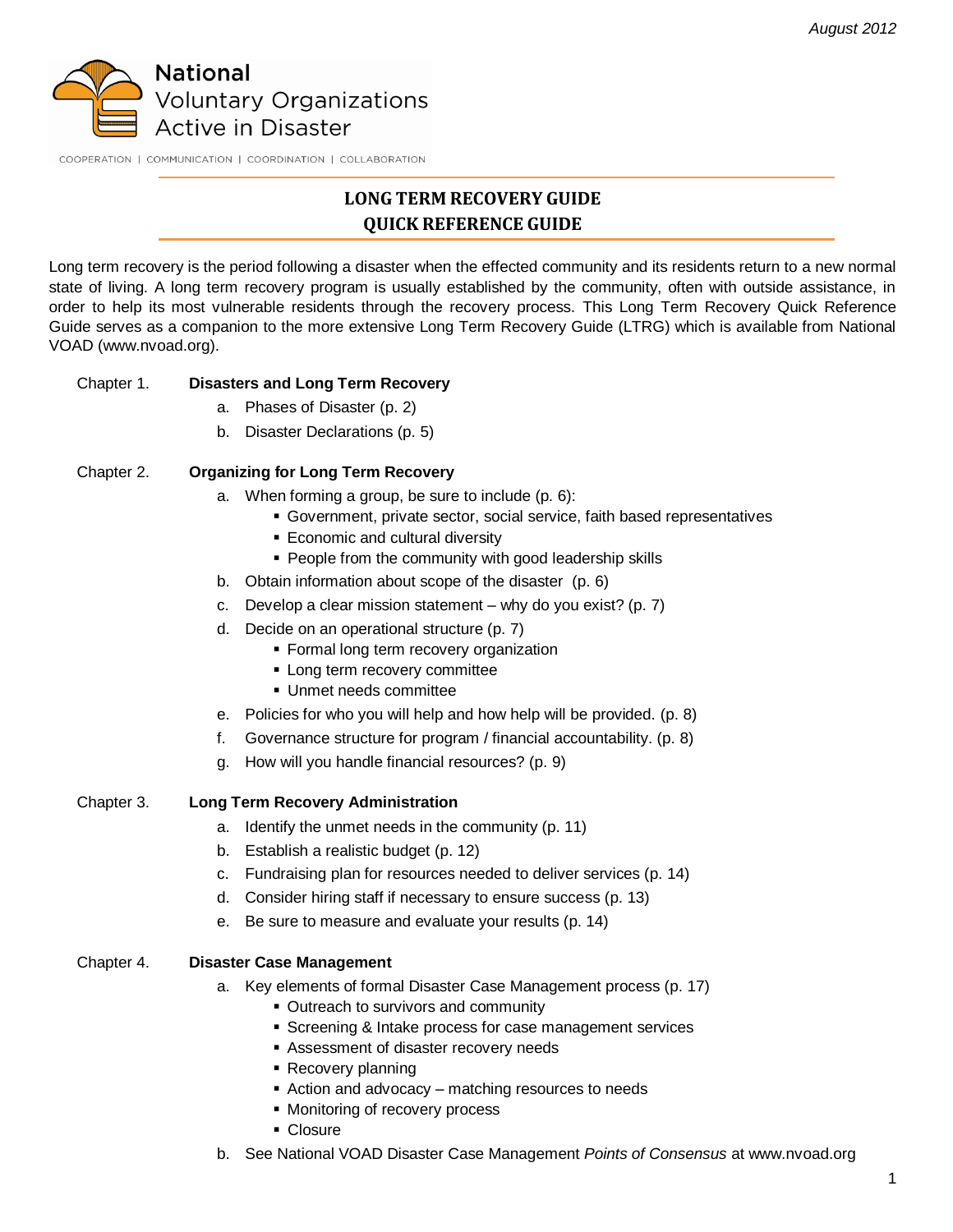### Chapter 5. **Construction Management**

- a. Planning for Construction Management must begin early (p. 20)
- b. Key elements of Construction Management:
	- Assessment and Estimation (p. 20)
	- **Job Site Supervision (p. 21)**
	- Risk Management (p. 22)
	- Client Statements of Understanding (p. 22)
	- Attention to building codes and mitigation standards (p. 23)
	- Good record keeping (p. 23)
- c. See National VOAD Repair and Rebuild *Points of Consensus* at www.nvoad.org

#### Chapter 6. **Volunteer Management**

- a. Volunteers should work through the LTRG or partner agencies
- b. Key elements of Volunteer Management
	- Hosting / Accommodations (p. 26)
	- Orientations / Debriefings (p. 27)
	- Communications (p. 27)
	- Recognition / Evaluations (p. 27)
	- Track volunteer hours and keep good records (p. 27)
- c. See National VOAD Volunteer Management *Points of Consensus* at www.nvoad.org

#### Chapter 7. **Communications**

- a. Effective communication is (p. 28):
	- Clear / Concise
	- Consistent / Credible / Contextual / Compelling
	- **Collaborative / Creative**
- b. Key elements of a good communications strategy (pp. 28-29):
	- **Regular reports to partner agencies**
	- Maintain good communication with volunteers
	- **Publicize your needs**
	- **Issue periodic press releases**
	- Organize and facilitate public meetings
	- Maintain a list of donors, government officials, etc.
	- Respond to requests and inquiries in a timely fashion
	- **Protect client confidentiality**

# Chapter 8. **Donations Management**

- a. Will you be handling cash, in kind, or both? (p. 30)
- b. Who is your fiscal agent? (p. 9)
- c. Key elements of Donations Management:
	- Where will we store donated goods warehouse? (p. 31)
	- How will we transport donated goods? (p. 32)
	- How will we staff for warehousing / distribution? (p. 32)
	- Do we need equipment for warehousing / distribution? (p. 31)
	- Security and Risk Management (pp. 31-33)
- d. See National VOAD Donations Management *Points of Consensus* at www.nvoad.org